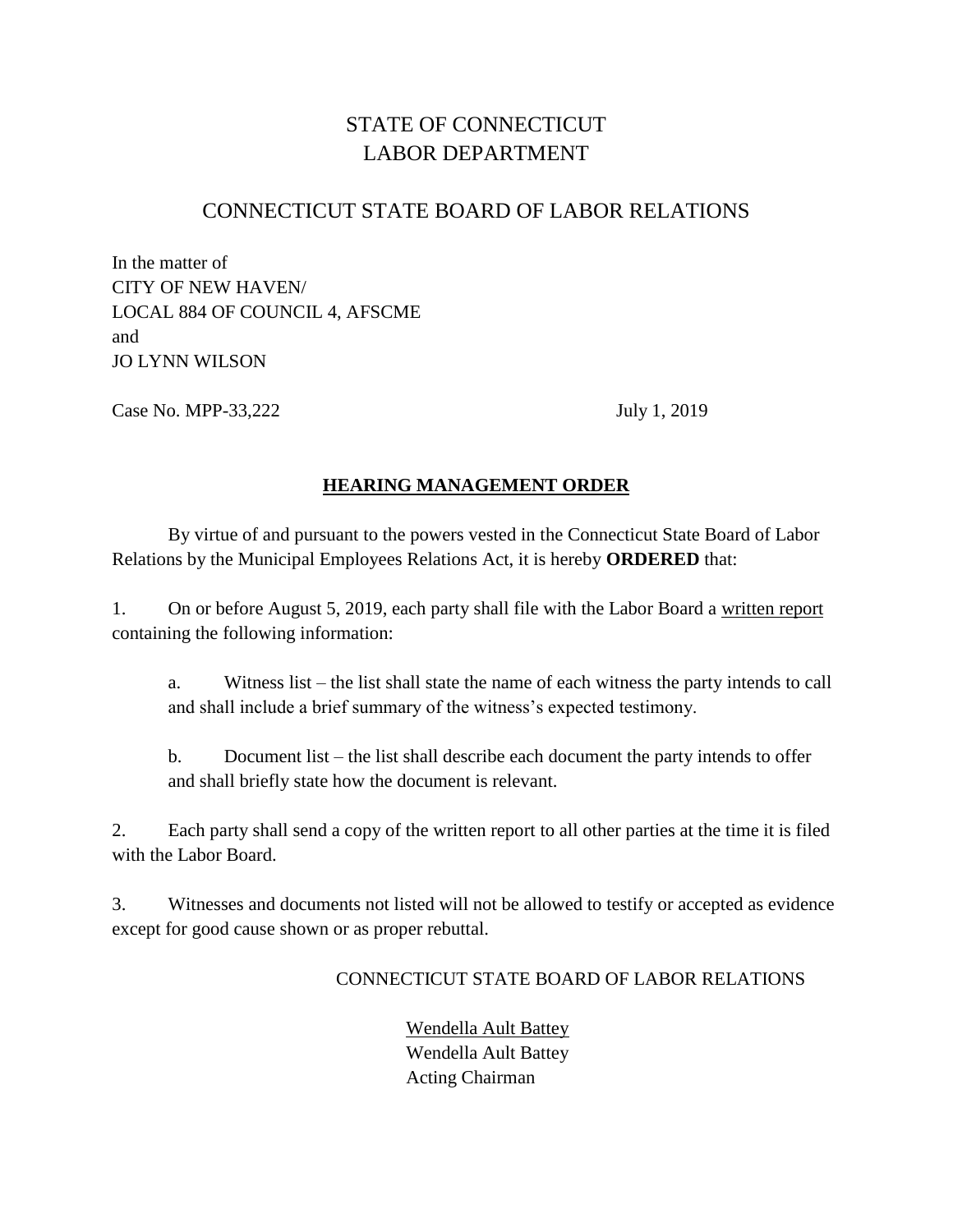Barbara J. Collins Barbara J. Collins Board Member

Ann F. Bird Ann F. Bird Alternate Board Member